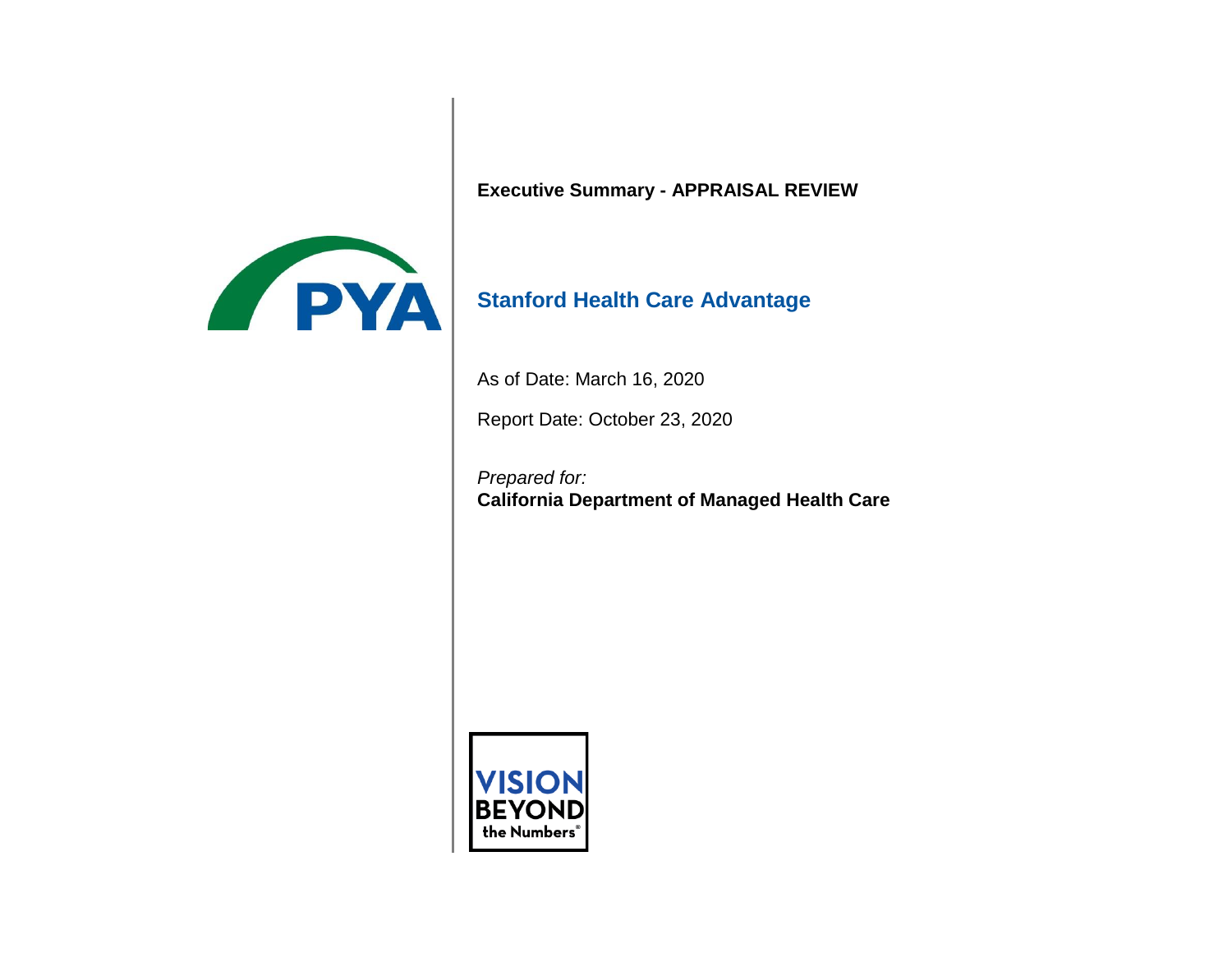

### **EXECUTIVE SUMMARY**

#### **ENGAGEMENT OVERVIEW AND SCOPE**

 PYA, P.C. ("PYA") reviewed a valuation analysis ("Analysis") performed by VMG Holdings LLC d/b/a VMG Health ("VMG") of Stanford Health Care Advantage ("SHA" or the "Plan") in conjunction with a review by the California Department of Managed Health Care ("Department" or "DMHC") of the proposed conversion from a nonprofit public benefit corporation to a for profit corporation ("Conversion"). Stanford Health Care ("Stanford"), the Plan's parent and sole member, retained VMG to perform a fair market value analysis of the total invested capital of SHA as of March 16, 2020 and this analysis was documented by VMG in a valuation report dated April 20, 2020 (the "VMG Report")

This Executive Summary documents our procedures and key findings as it relates to our review of the VMG Report.

#### **PROCEDURES**

As part of the engagement, PYA's procedures included, but are not limited to, the following.

- Reviewed relevant documents related to the proposed Conversion as provided by the Department, Stanford and VMG.
- Reviewed the VMG Report, specifically, the qualifications of the valuation specialist, and the valuation methodology, valuation calculations, and key assumptions utilized by VMG.
- Held discussions with representatives of DMHC, Stanford and VMG and requested additional documentation and clarifications as it relates to the Conversion and the Analysis.

#### **PYA'S OBSERVATIONS, ANALYSIS AND KEY FINDINGS**

 VMG was engaged by Stanford to "estimate the Fair Market Value of the Total Invested Capital" of SHA for Management planning purposes. The scope of VMG's Analysis was defined as a "Valuation Engagement" under the Fair Market Value standard.

PYA considered the following relevant historical and projected financial and operating information: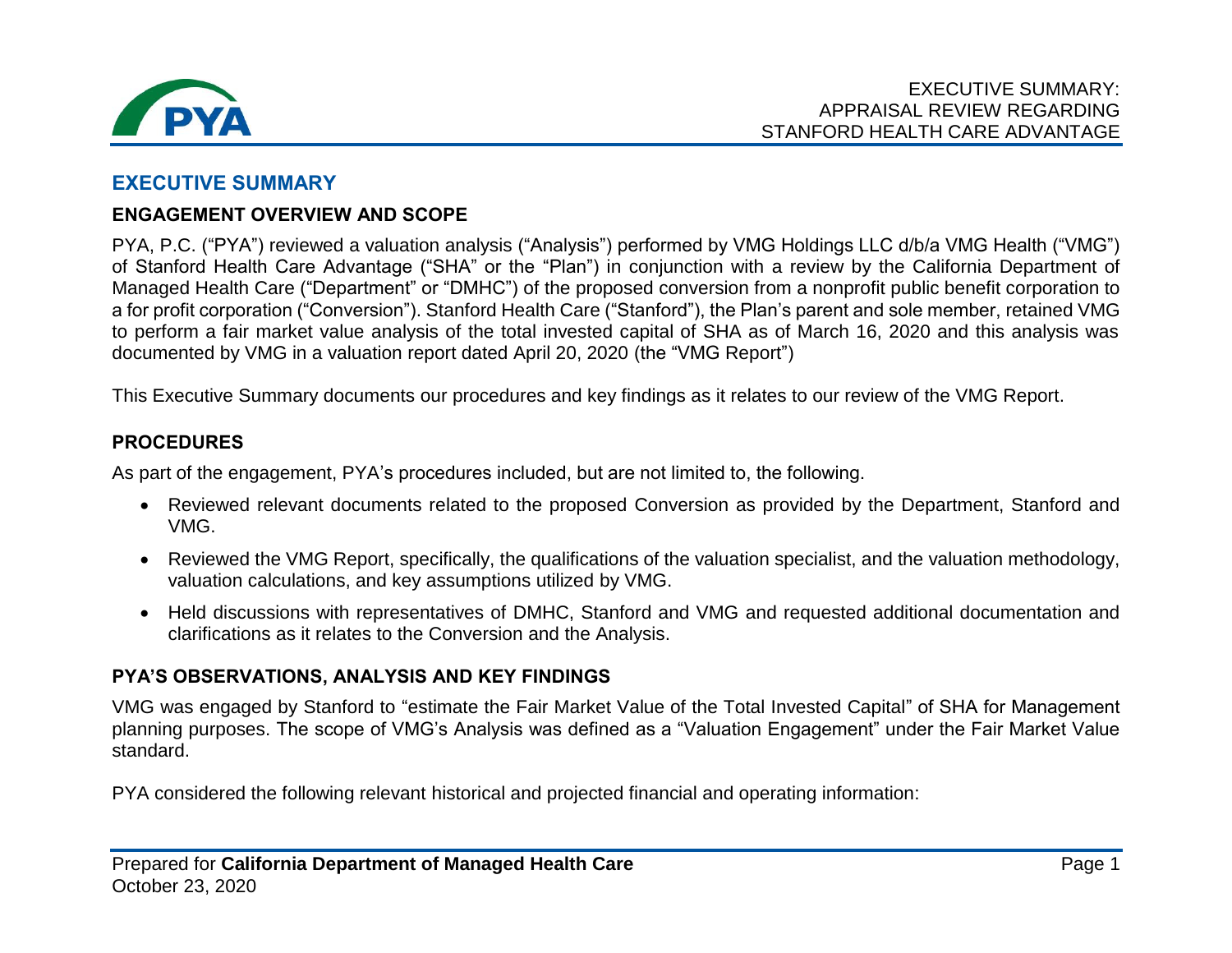

- The Plan had a history of significant operating losses, requiring Stanford's repeated capital contributions through the most recent fiscal year to sustain the Plan's operations.<sup>1</sup>
- Plan membership has not grown sufficiently to improve the medical loss ratio ("MLR") and administrative cost ratio ("ACR") sufficiently for the Medicare Advantage ("MA") Plan to achieve positive earnings on a sustainable basis.
- Additionally, the financial outlook for SHA, including its membership growth, does not reflect anticipated positive earnings in the foreseeable future.
- Despite 18 months of due diligence, deliberations with 12 entities including national MA plans, as well as numerous start-up health plan companies, <sup>2</sup> apart from Essence, no other entity made an offer to acquire the Plan.<sup>3</sup>

PYA reviewed the valuation approaches considered and utilized by VMG.

- Typically, three distinct approaches to value are considered in the valuation of assets and businesses. The Cost Approach is based on the anticipated cost to recreate, replace, or replicate an asset and/or business. The Income Approach is based on the economic benefits anticipated to be derived from the asset and/or business. Finally, the Market Approach is based on transaction data involving similar assets or businesses.
- VMG considered all three approaches but ultimately relied upon the Cost Approach to value the Plan "*as it is the approach most often utilized in situations where the estimated [fair market value] of the entity's identifiable tangible and intangible assets produces a value that is greater than the entity's discounted projected cash flow stream.*"4 VMG considered the Market Approach but did not rely upon it as it believed that the Plan was "*subscale*" and there was no market transaction data related to a similar-sized entity. Additionally, due to the negative margins, VMG did not believe that the application of the Market Approach was appropriate.

 $\overline{a}$ <sup>1</sup> Consolidated quarterly financial reports for SHA for the period starting May 31, 2018 through February 29, 2019; Consolidated monthly financial reports for SHA for the period starting August 31, 2019 through May 31, 2020.

 <sup>2</sup>*Notice of Material Modification to License Application Re: Corporate Conversion*, dated May 2020, Exhibit E-1.

 $3$  VMG responses related to PYA's questions regarding the VMG Report received on August 18, 2020 and September 8, 2020.

<sup>4</sup>*VMG Report*.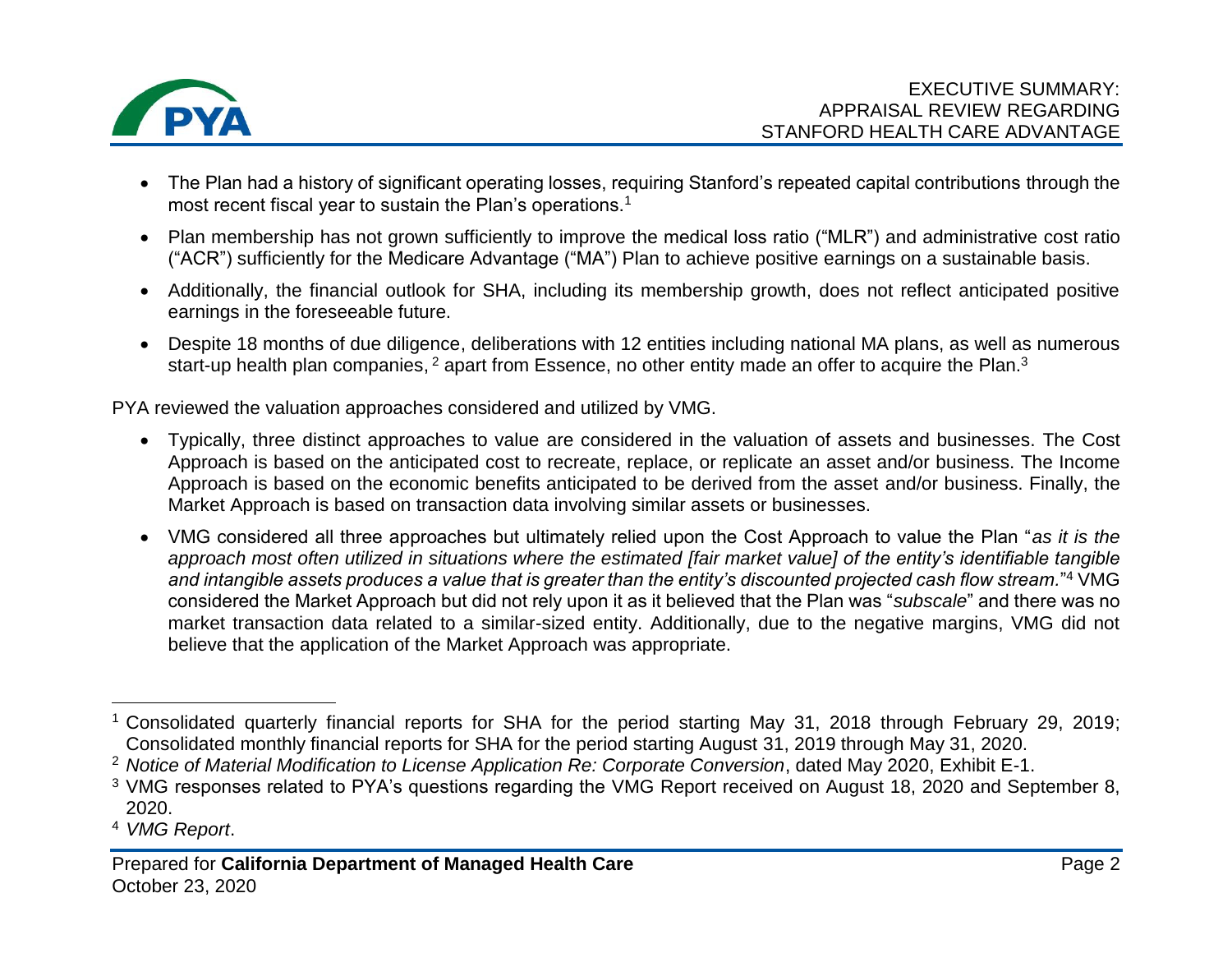

 $\overline{a}$ 

- Additionally, VMG indicated that the absence of any purchase offer for SHA, despite an 18-month process and discussion with 12 participants, was indicative of the "*(lack of) market value"* perceived by potential acquirers of the Plan and its intangible assets.
- VMG's analysis utilizing the Income Approach concluded significant losses each year into perpetuity for the Plan. Utilizing the Cost Approach, *Adjusted Fair Market Value* of the Plan was indicated by VMG to be \$5.24 million based on the Plan's tangible net equity ("TNE") as of the Valuation Date. However, as this amount will be subtracted out and potentially be set aside for charitable purposes,<sup>5</sup> the adjusted fair market value of SHA excluding the TNE was calculated as \$0*.*

 Based on Stanford management's representation that SHA is likely to sustain financial losses into perpetuity without significant changes to its current operations that can only be enabled by an experienced partner, and that there was an extensive process to identify a suitable acquirer or joint venture partner but that none expressed interest in acquiring the Plan and its assets apart from Essence, **PYA agrees with VMG that neither the Income Approach nor the Market Approach can be utilized reliably to value SHA and that the Cost Approach is the most applicable in the valuation of SHA as of the Valuation Date**.

- PYA relied upon Stanford management's representations as it relates to current and future profitability of the Plan. Given Stanford is not in the business of operating a health plan, and in its current form, and the Plan has required Stanford to consistently fund between \$9.5 million and \$13.2 million in annual losses between calendar year ("CY") 2017 and CY 2019 and maintain capital to fulfill regulatory requirements (minimum TNE), it is reasonable to expect that a partnership with an experienced managed care organization is necessary to effect profitability.
- Based on PYA's review of the background of VMG and the qualifications of Colin McDermott, PYA believes that VMG has the necessary qualifications to perform the Analysis requested by Stanford.

 <sup>5</sup>*Notice of Material Modification to License Application Re: Corporate Conversion*, dated May 2020, Exhibit E-1.